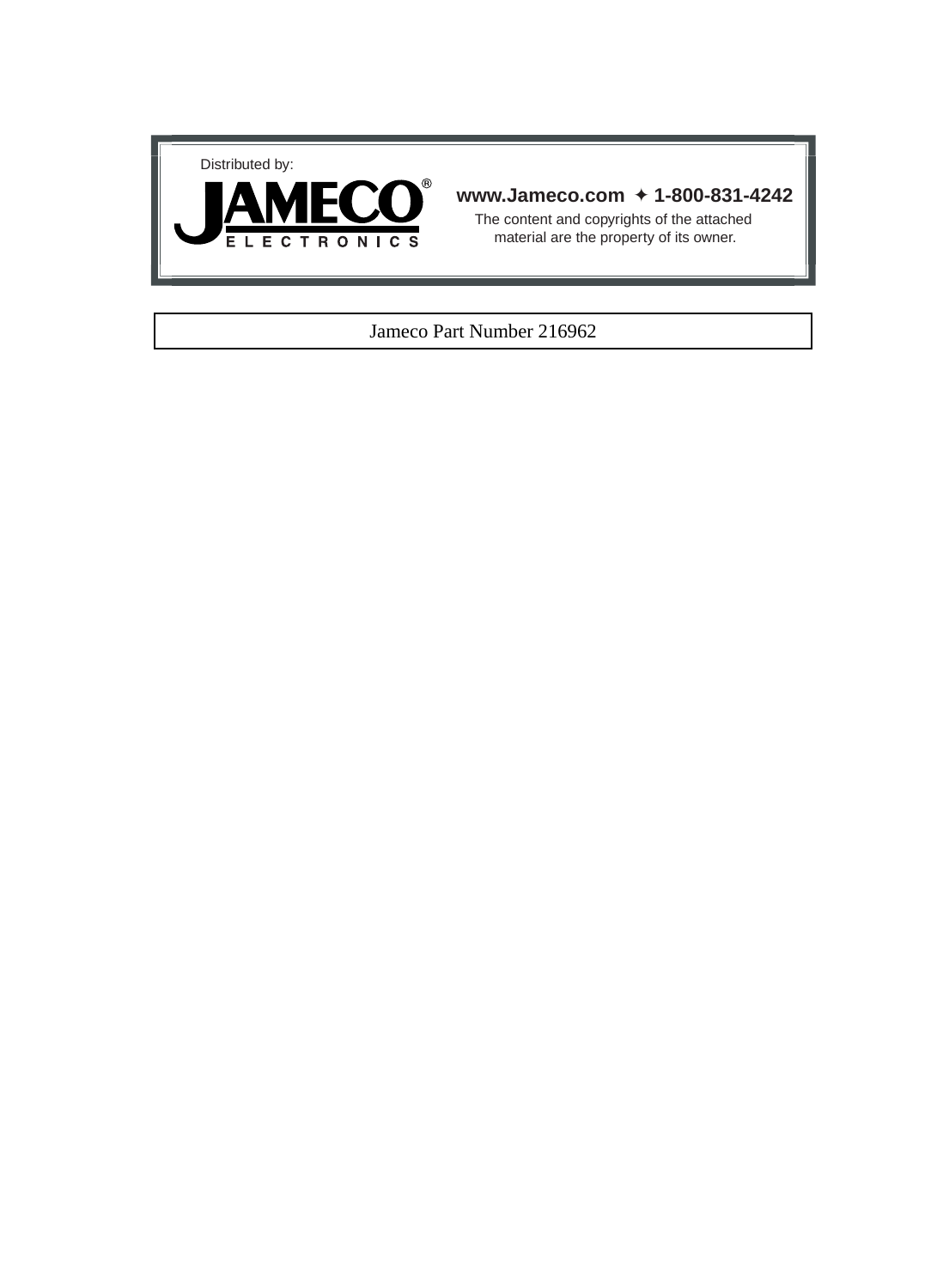



Features :

- 2:1 wide input range
- 4:1 wide input range(option)
- 1000VDC I/O isolation
- 3000VDC I/O isolation(option)
- Input Pi network filter
- Protections: Short circuit / Overload
- Cooling by free air convection
- Six-sided shield metal case
- 100% burn-in test
- Low cost / High reliability
- Approvals: FCC / CE
- 1 year warranty

# FCCE

### **SPECIFICATION**

| ORDER NO.           |                                       | 05                                                                                     | 05                                                    | SKE10A- SKE10B- SKE10C- SKE10A- SKE10B- SKE10C- SKE10A- SKE10B- SKE10C- SKE10A- SKE10B- SKE10C-<br>05 | 12           | $12 \,$ | 12              | 15  | 15            | 15      | 24  | 24  | 24  |
|---------------------|---------------------------------------|----------------------------------------------------------------------------------------|-------------------------------------------------------|-------------------------------------------------------------------------------------------------------|--------------|---------|-----------------|-----|---------------|---------|-----|-----|-----|
|                     | <b>DC VOLTAGE</b>                     | 5V<br>12V<br>15V<br><b>24V</b>                                                         |                                                       |                                                                                                       |              |         |                 |     |               |         |     |     |     |
| <b>OUTPUT</b>       | <b>CURRENT RANGE</b>                  | $200 - 2000mA$                                                                         |                                                       |                                                                                                       | $84 - 840mA$ |         | $66.6 - 666$ mA |     | $42 - 420$ mA |         |     |     |     |
|                     | <b>RATED POWER</b>                    | 10W                                                                                    |                                                       |                                                                                                       |              |         |                 |     |               |         |     |     |     |
|                     | RIPPLE & NOISE (max.) Note.2 50mVp-p  |                                                                                        |                                                       |                                                                                                       | 60mVp-p      |         | 60mVp-p         |     |               | 80mVp-p |     |     |     |
|                     | <b>LINE REGULATION</b>                | Note.3 $\pm 0.3\%$                                                                     |                                                       |                                                                                                       |              |         |                 |     |               |         |     |     |     |
|                     | <b>LOAD REGULATION</b>                | Note.4 $\pm 0.5\%$                                                                     |                                                       |                                                                                                       |              |         |                 |     |               |         |     |     |     |
|                     | <b>VOLTAGE ACCURACY</b>               | ±2.0%                                                                                  |                                                       |                                                                                                       |              |         |                 |     |               |         |     |     |     |
|                     | <b>SWITCHING FREQUENCY</b>            | 200KHz min.                                                                            |                                                       |                                                                                                       |              |         |                 |     |               |         |     |     |     |
|                     | <b>VOLTAGE RANGE</b>                  |                                                                                        | A: $9 - 18VDC$<br>$B: 18 - 36 VDC$<br>$C: 36 - 72VDC$ |                                                                                                       |              |         |                 |     |               |         |     |     |     |
|                     | <b>EFFICIENCY (Typ.)</b>              | 78%                                                                                    | 79%                                                   | 80%                                                                                                   | 79%          | 81%     | 81%             | 80% | 82%           | 82%     | 81% | 82% | 83% |
| <b>INPUT</b>        | <b>DC CURRENT</b>                     | Full load                                                                              | A: 1100mA B: 530mA C: 270mA                           |                                                                                                       |              |         |                 |     |               |         |     |     |     |
|                     |                                       | A: 28mA<br><b>B: 16mA</b><br>C: 8mA<br>No load                                         |                                                       |                                                                                                       |              |         |                 |     |               |         |     |     |     |
|                     | <b>FILTER</b>                         |                                                                                        | Pi network                                            |                                                                                                       |              |         |                 |     |               |         |     |     |     |
|                     | <b>OVER CURRENT</b>                   | 160% ~ 250% rated output power                                                         |                                                       |                                                                                                       |              |         |                 |     |               |         |     |     |     |
| <b>PROTECTION</b>   |                                       | Protection type : Hiccup mode, recovers automatically after fault condition is removed |                                                       |                                                                                                       |              |         |                 |     |               |         |     |     |     |
| (Note. 5)           | <b>SHORT CIRCUIT</b>                  | All output equipped with short circuit                                                 |                                                       |                                                                                                       |              |         |                 |     |               |         |     |     |     |
|                     |                                       | Protection type: Hiccup mode, recovers automatically after fault condition is removed  |                                                       |                                                                                                       |              |         |                 |     |               |         |     |     |     |
|                     | <b>WORKING TEMP.</b>                  | $-25 \sim +71^{\circ}$ (Refer to output load derating curve)                           |                                                       |                                                                                                       |              |         |                 |     |               |         |     |     |     |
| <b>ENVIRONMENT</b>  | <b>WORKING HUMIDITY</b>               | 20% ~ 90% RH non-condensing                                                            |                                                       |                                                                                                       |              |         |                 |     |               |         |     |     |     |
|                     | <b>STORAGE TEMP., HUMIDITY</b>        | -25 ~ +105℃, 10 ~ 95% RH                                                               |                                                       |                                                                                                       |              |         |                 |     |               |         |     |     |     |
|                     | <b>TEMP. COEFFICIENT</b>              | $\pm 0.03\%$ / °C (0 ~ 50°C)                                                           |                                                       |                                                                                                       |              |         |                 |     |               |         |     |     |     |
|                     | <b>VIBRATION</b>                      | 10 ~ 500Hz, 2G 10min./1cycle, period for 60min. each along X, Y, Z axes                |                                                       |                                                                                                       |              |         |                 |     |               |         |     |     |     |
|                     | <b>WITHSTAND VOLTAGE</b>              | I/P-O/P:1KVDC                                                                          |                                                       |                                                                                                       |              |         |                 |     |               |         |     |     |     |
| <b>SAFETY &amp;</b> | <b>ISOLATION RESISTANCE</b>           | I/P-O/P: 100M Ohms / 500VDC / 25℃/ 70% RH                                              |                                                       |                                                                                                       |              |         |                 |     |               |         |     |     |     |
| <b>EMC</b>          | <b>EMI CONDUCTION &amp; RADIATION</b> | Compliance to EN55022 Class B, FCC part 15 Class B                                     |                                                       |                                                                                                       |              |         |                 |     |               |         |     |     |     |
|                     | <b>EMS IMMUNITY</b>                   | Compliance to EN61000-4-2,3,4,5,6,8, light industry level, criteria A                  |                                                       |                                                                                                       |              |         |                 |     |               |         |     |     |     |
|                     | <b>MTBF</b>                           | 500khrs min. MIL-HDBK-217F(25°C)                                                       |                                                       |                                                                                                       |              |         |                 |     |               |         |     |     |     |
| <b>OTHERS</b>       | <b>DIMENSION</b>                      | 50.8*25.4*11.2mm or 2"*1"*0.44" inch (L*W*H)                                           |                                                       |                                                                                                       |              |         |                 |     |               |         |     |     |     |
|                     | <b>WEIGHT</b>                         | 32g                                                                                    |                                                       |                                                                                                       |              |         |                 |     |               |         |     |     |     |

### **Mechanical Specification**



| Pin no.        | Output         |  |  |  |  |
|----------------|----------------|--|--|--|--|
|                | Single         |  |  |  |  |
|                | +Vin           |  |  |  |  |
| $\mathfrak{p}$ | - Vin<br>+Vout |  |  |  |  |
| 3              |                |  |  |  |  |
| 4              | No Pin         |  |  |  |  |
| 5              | -Vout          |  |  |  |  |
|                |                |  |  |  |  |

**Pin Configuration Pin Configuration Pin Configuration** 



| <b>NOTE</b> | 1. All parameters are specified at normal input, rated load, $25^{\circ}$ 70% RH ambient.<br>2. Ripple & noise are measured at 20MHz by using a 12" twisted pair terminated with a 0.1uf & 47uf capacitor.<br>3. Line regulation is measured from low line to high line at rated load.<br>4. Load regulation is measured from 10% to 100% rated load.<br>5. Please prevent the converter from operating in overload or short circuit condition for more than 30 seconds. |                                           |
|-------------|--------------------------------------------------------------------------------------------------------------------------------------------------------------------------------------------------------------------------------------------------------------------------------------------------------------------------------------------------------------------------------------------------------------------------------------------------------------------------|-------------------------------------------|
|             |                                                                                                                                                                                                                                                                                                                                                                                                                                                                          | $Eilh Namo \cdot QKEMO$ , $QDEO$ , $2007$ |